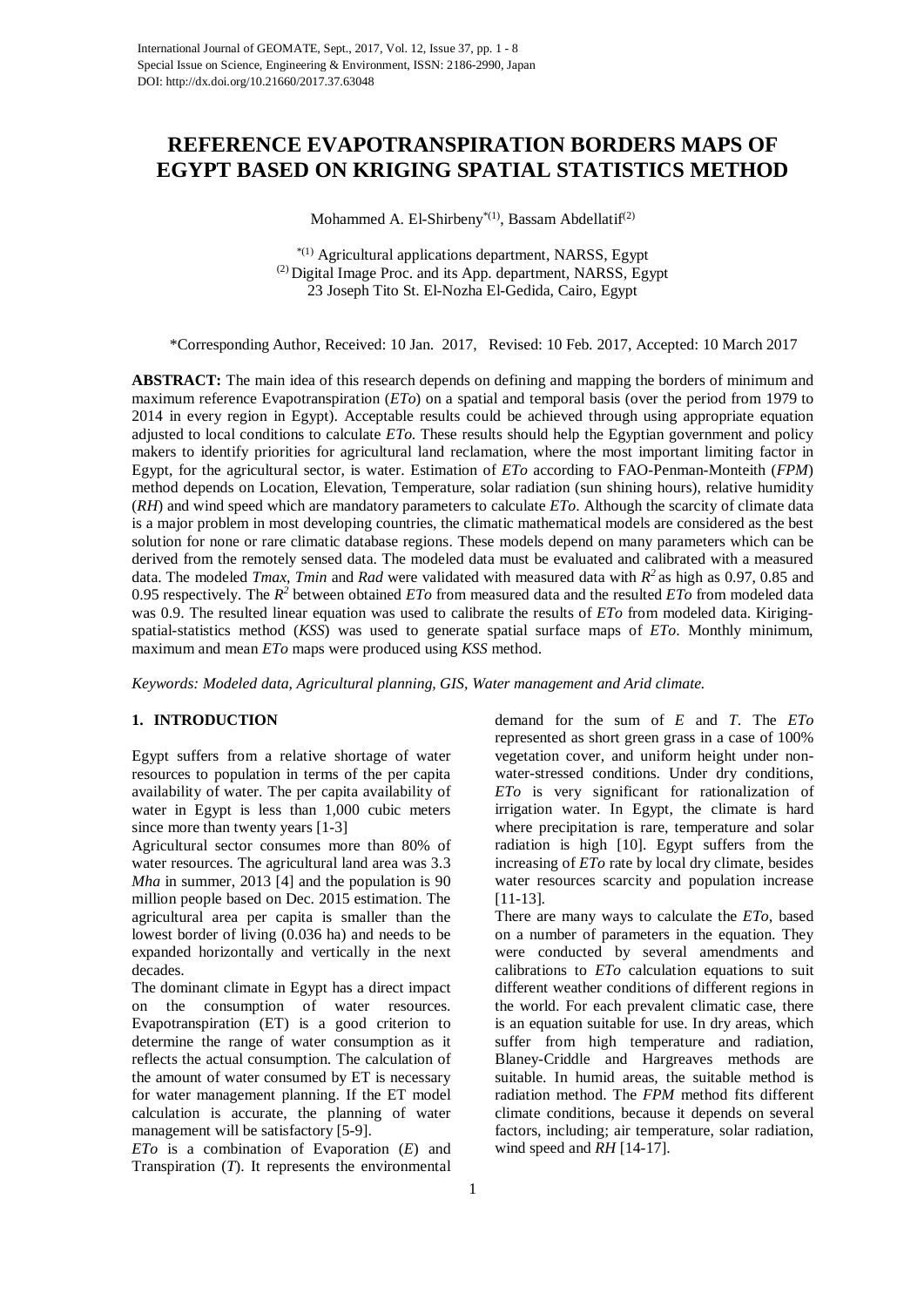In this study, an attempt was made to help decision makers in Egypt to take the right decision to locate the agricultural reclamation areas based on the classification of water consumption as the biggest problem facing Egypt is the per capita water beside the per capita cultivated land. *ETo* maps will also support farmers to apply the right amount of water to their farms.

## **2. MATERIALS AND METHODS**

## **2.1 The study area description**

Egypt is located in the northern-east corner of Africa (fig., 1). A Digital Elevation Model (*DEM*) of Egypt, (fig., 2). Shows elevations ranged from about -400 up to about 2500 m( *A.S.L*.). It has a dry arid climate, where solar radiation is available all the year (Table, 1), precipitation is rare and *ET* is high [10]. Water resources are limited and facing many challenges in the present and in the future. The main water resource is the River Nile, which provides Egypt with  $55.5$  Km<sup>3</sup> of water yearly.



45 well-distributed modeled data stations (Table, 2) were used to calculate *ETo* based on *FPM* method. Alexandria (30 E and 31.1 N) and Toshka

(30 E and 21.1 N) ground stations were used to calibrate and validate the modeled data elements and *ETo* results.

### **2.2 FPM equation**

*FPM* is the most common and spread method in the world. The equation uses standard climatological data of solar radiation (sunshine), air temperature, humidity and wind speed at 2 m above a surface area of green vegetation, shading the ground and well watered [14].

$$
ETo = \frac{0.408\Delta(R_n - G) + \gamma \frac{900}{T + 273}u_2(e_s - e_a)}{\Delta + \gamma(1 + 0.34u_2)} \quad (1)
$$

Where; *Rn*, net *Rad* [*MJ*  $m^{-2}$  *day* <sup>-1</sup> ], *G*, soil heat flux density  $[MJ \, m^{-2} \, day^{-1}]$ , *T*, mean daily air temperature at 2 m height [°C], *u2*, wind speed at 2 m height [*m s -1* ], *es*, saturation vapor pressure  $[kPa]$ ,  $e_a$ , actual vapour pressure  $[kPa]$ ,  $e_s$  - $e_a$ , saturation vapor pressure deficit [*kPa*], *∆,* slope vapour pressure curve [*kPa °C -1* ], *γ*, psychrometric constant [*kPa °C -1* ].



## **2.3 Validation of modeled data**

Alexandria and Toshka weather stations were used to validate the most effective weather elements (e.g. maximum air temperature (*Tmax*), minimum air temperature (*Tmin*) and solar radiation (*Rad*)). The relation between modeled and measured data was good, where  $R^2$  was high as 0.97, 0.85 and 0.95 for *Tmax*, *Tmin* and *Rad* respectively. The *ETo* resulted from measured data used to validate the *ET* $o$  resulted from modeled data and the  $R^2$  was high as 0.9 (fig., 3). The resulted linear equation was used to calibrate the results of *ETo* from modeled data.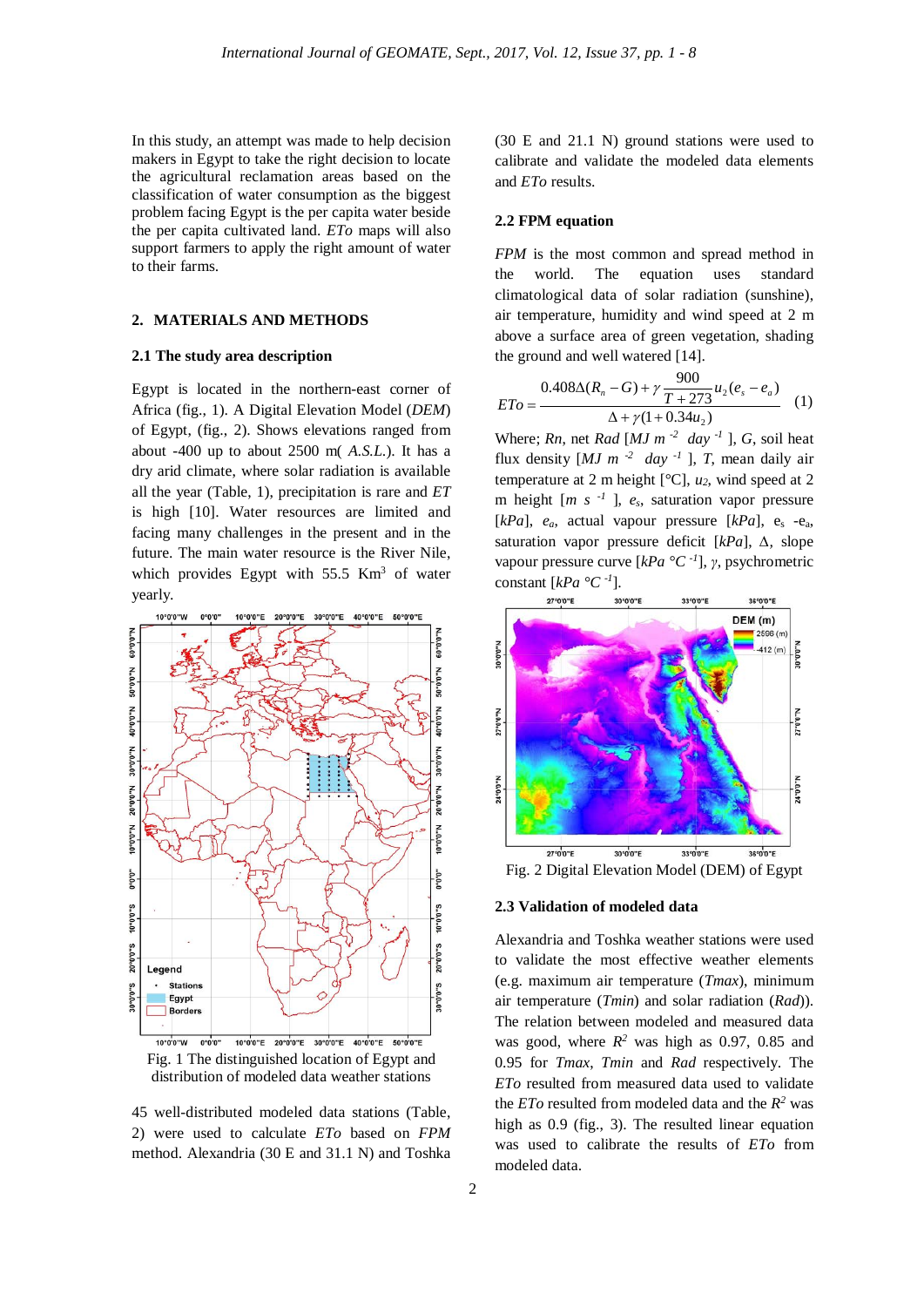| <b>LAUR (L) HOHULY</b><br>sun nours data for deferent locations in Egypt |     |     |      |      |      |      |      |      |      |      |      |     |
|--------------------------------------------------------------------------|-----|-----|------|------|------|------|------|------|------|------|------|-----|
| <b>Station</b>                                                           | Jan | Feb | Mar  | Apr  | May  | Jun  | Jul  | Aug  | Sep  | Oct  | Nov. | Dec |
| Sidi-Barrani                                                             | 6.9 | 7.8 | 7.9  | 9    | 10.8 | 12.2 | 12.1 | 12.1 | 10.6 | 9.2  | 8.4  | 6.8 |
| Matrooh                                                                  | 6.9 | 7.8 | 7.9  | 9    | 10.6 | 11.7 | 12.1 | 11.9 | 10.5 | 8.9  | 8    | 6.4 |
| Alexandria                                                               | 6.4 | 7.8 | 8.2  | 9.1  | 10.6 | 11.8 | 12.0 | 11.3 | 10.3 | 9.6  | 7.3  | 6.2 |
| Damitta                                                                  | 7.2 | 8.3 | 8.4  | 9.7  | 11.4 | 12.5 | 12.3 | 11.9 | 10.7 | 9.7  | 8.1  | 6.6 |
| Port-Said                                                                | 7   | 7.8 | 8.4  | 9.1  | 11.2 | 12.1 | 12.1 | 11.6 | 10.5 | 9.7  | 8    | 6.8 |
| Al-Tahrir                                                                | 7.4 | 7.9 | 8.8  | 9.8  | 11   | 12.2 | 12.2 | 11.8 | 10.6 | 9.6  | 7.8  | 7.2 |
| Tanta                                                                    | 7.2 | 8.1 | 8.7  | 9.9  | 11   | 11.5 | 12   | 11.4 | 10.7 | 9.5  | 8.3  | 7.2 |
| Bahtim                                                                   | 7   | 8.3 | 8.6  | 9.6  | 10.8 | 11.9 | 11.8 | 11.2 | 10.4 | 9.6  | 8.2  | 7.7 |
| Almaza                                                                   | 7.6 | 7.8 | 8.6  | 8.9  | 11.2 | 11.9 | 11.4 | 11.4 | 9.5  | 9.4  | 8.2  | 7.6 |
| El-Giza                                                                  | 7.8 | 8.2 | 8.8  | 9.6  | 11.2 | 12.2 | 12   | 11.5 | 10.5 | 9.8  | 8.5  | 7.7 |
| Siwa                                                                     | 8.3 | 9.3 | 9.1  | 9.3  | 11.1 | 12.3 | 12.6 | 12   | 10.7 | 9.7  | 9.7  | 8   |
| El-Kharga                                                                | 9.1 | 9.7 | 10.2 | 10.4 | 11.5 | 12.2 | 12.4 | 12   | 11   | 10.6 | 9.9  | 9.5 |
| Al-Minia                                                                 | 8.7 | 9.4 | 9.5  | 10.1 | 11.4 | 12.5 | 12.6 | 12   | 10.8 | 10.2 | 9.2  | 8.3 |
| Hurghada                                                                 | 9.4 | 9.7 | 9.7  | 10.1 | 11.5 | 12.8 | 12.7 | 12.1 | 11.2 | 10.4 | 9.1  | 9.1 |
| Aswan                                                                    | 9.4 | 9.2 | 9.4  | 10.6 | 11.8 | 12.4 | 12.3 | 11.6 | 10.9 | 10.5 | 9.6  | 9.6 |
| Owainat                                                                  | 7.7 | 8.8 | 9.8  | 10.3 | 10.2 | 10   | 9.9  | 9.6  | 9.6  | 9.2  | 7.1  | 7.1 |

Table (1) monthly sun hours data for deferent locations in Egypt

\*After Muhammad Munir Mujahed, Energy sources in Egypt and the prospects of development, p.51 [19].

|                | Table (2) the coordinates of modeled data stations. |      |          |                |      |      |                |  |  |  |  |
|----------------|-----------------------------------------------------|------|----------|----------------|------|------|----------------|--|--|--|--|
| N <sub>O</sub> | E                                                   | N    | Z<br>(m) | N <sub>O</sub> | E    | N    | Ζ<br>(m)       |  |  |  |  |
| 1              | 25                                                  | 21.1 | 645      | 24             | 32.5 | 26.4 | 467            |  |  |  |  |
| 2              | 27.5                                                | 21.1 | 405      | 25             | 25   | 27.0 | 209            |  |  |  |  |
| 3              | 30                                                  | 21.1 | 311      | 26             | 27.5 | 27.3 | 239            |  |  |  |  |
| 4              | 32.5                                                | 21.1 | 606      | 27             | 30   | 27.3 | 164            |  |  |  |  |
| 5              | 35                                                  | 21.1 | 634      | 28             | 32.5 | 27.3 | 613            |  |  |  |  |
| 6              | 37                                                  | 21.1 | 254      | 29             | 25   | 27.9 | 144            |  |  |  |  |
| 7              | 27.5                                                | 22.6 | 424      | 30             | 27.5 | 28.6 | 51             |  |  |  |  |
| 8              | 30                                                  | 22.6 | 183      | 31             | 30   | 28.6 | 128            |  |  |  |  |
| 9              | 32.5                                                | 22.6 | 173      | 32             | 32.5 | 28.6 | 470            |  |  |  |  |
| 10             | 35                                                  | 22.6 | 716      | 33             | 35   | 28.6 | 532            |  |  |  |  |
| 11             | 25                                                  | 23.3 | 552      | 34             | 25   | 29.2 | 28             |  |  |  |  |
| 12             | 25                                                  | 23.9 | 512      | 35             | 35   | 29.5 | 164            |  |  |  |  |
| 13             | 27.5                                                | 23.9 | 450      | 36             | 27.5 | 29.8 | -88            |  |  |  |  |
| 14             | 30                                                  | 23.9 | 246      | 37             | 30   | 29.8 | 227            |  |  |  |  |
| 15             | 32.5                                                | 23.9 | 213      | 38             | 32.5 | 30.1 | $\overline{4}$ |  |  |  |  |
| 16             | 35                                                  | 23.9 | 638      | 39             | 25   | 30.4 | 163            |  |  |  |  |
| 17             | 35                                                  | 24.8 | 650      | 40             | 35   | 30.4 | 467            |  |  |  |  |
| 18             | 27.5                                                | 25.1 | 314      | 41             | 27.5 | 31.1 | 149            |  |  |  |  |
| 19             | 30                                                  | 25.1 | 182      | 42             | 30   | 31.1 | $-3$           |  |  |  |  |
| 20             | 32.5                                                | 25.1 | 151      | 43             | 32.5 | 31.1 | 6              |  |  |  |  |
| 21             | 25                                                  | 25.8 | 269      | 44             | 25   | 31.7 | 195            |  |  |  |  |
| 22             | 27.5                                                | 26.4 | 194      | 45             | 35   | 31.7 | 293            |  |  |  |  |
| 23             | 30                                                  | 26.4 | 337      |                |      |      |                |  |  |  |  |

Table (2) the coordinates of modeled data stations.

The modeled data were inserted into FPM model to calculate ETo and the results were calibrated

through the equation of the relationship of fig. (3). after calibration, the *ETo\_min*, *ETo\_max* and *ETo\_mean* of every month were extracted for the period of 35 years (1979-2014). The monthly *ETo\_min*, *ETo\_max* and *ETo\_mean* of the 45 stations ( represented in the table, 2) were used to producing the monthly *ETo\_min*, *ETo\_max* and *ETo\_mean* maps based on *KSS* method. The conclusion of the methodology is represented in the next flowchart (fig., 4).

### **2.4 Kriging and interpolation**

Kriging is a multi-steps process which uses separated and distributed points to create an estimated surface. It is a common method to interpolate the climate data and other environmental phenomena which distributed gradually [18].

It is the recommended geo-statistical method for producing weather maps. The general formula is:-

$$
Z(S_o) = \sum_{i=1}^{N} \lambda_i Z(S_i)
$$
 (2)

Where;  $Z(s_i)$  is the measured value at the i<sup>th</sup> location,  $\lambda_i$  is an unknown weight for the measured value at the i<sup>th</sup> location which depends on the distance between the measured points, the prediction location and on the overall spatial arrangement of the measured points,  $s_0$  is the prediction location, N is the number of measured values.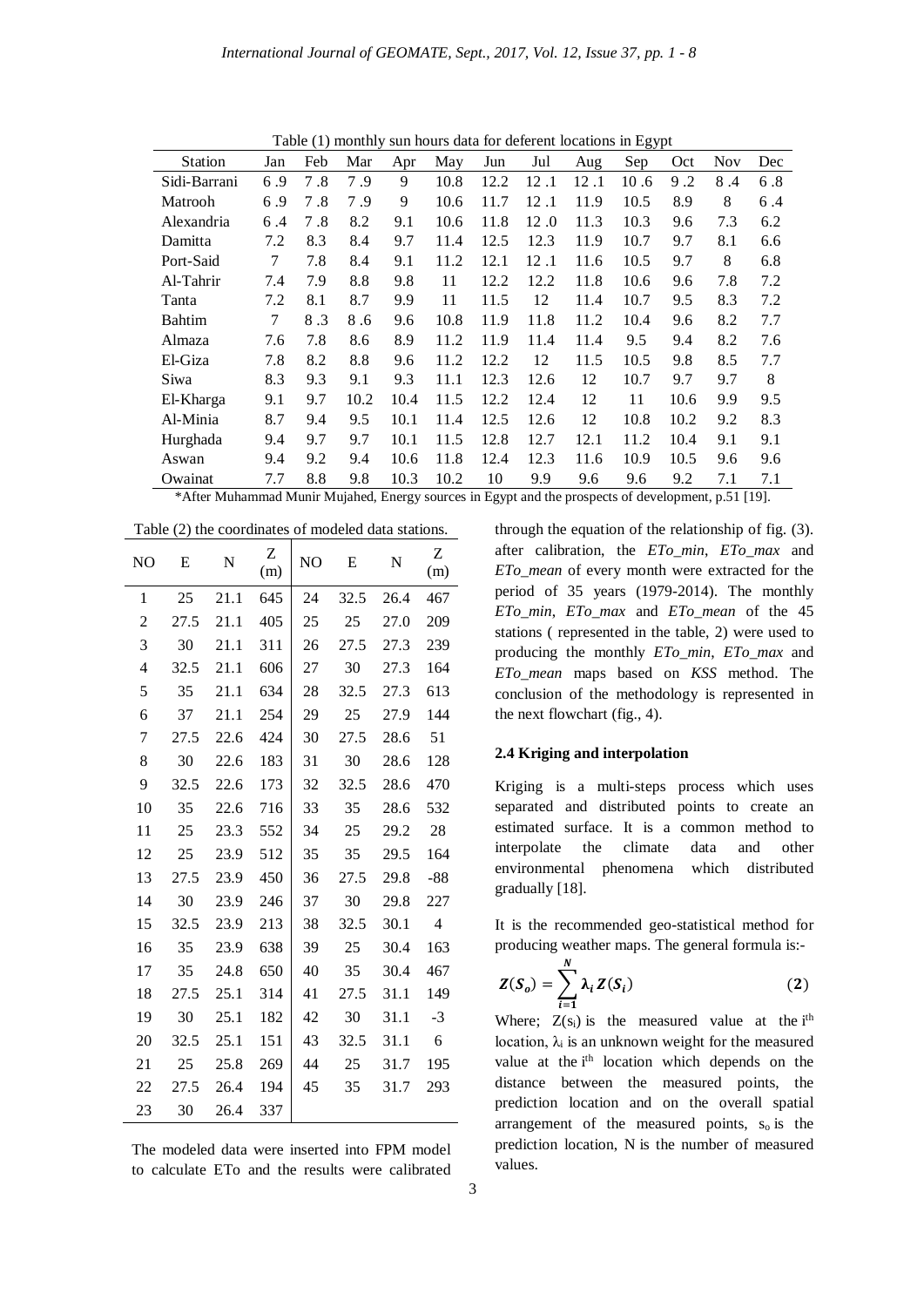

Fig. 3 The relation between measured and modeled data



Fig. 4 Flowchart explains the processes of producing *ETo* borders maps

## **3. RESULTS AND DISCUSSION**

*ETo* was estimated and calibrated, then the monthly average was calculated for every station during the period from 1979 to 2014. The minimum value of monthly *ETo* (*ETo\_min*) was chosen for every station to represent the *ETo\_min* border. The values of *ETo\_min* for all stations are not in the same year. The results of *ETo\_min* have been distributed according to time and space (month and station). For example; in a station, the value of *ETo\_min* in January is not like *ETo\_min* value in the rest of the stations in the same month. In the same time, *ETo\_min* of January is not in the same year of *ETo\_min* in the same station for February.

Monthly *ETo\_min* and *ETo\_Max* maps (Fig., 5 and 6) produced according to *KSS* method to represent the minimum and maximum borders maps of *ETo*  for Egypt. The *ETo\_min* values affected with decreasing of air temperature, solar radiation (sun hours), and wind speed besides increasing of *RH* and the opposite with *ETo\_Max* [20-22].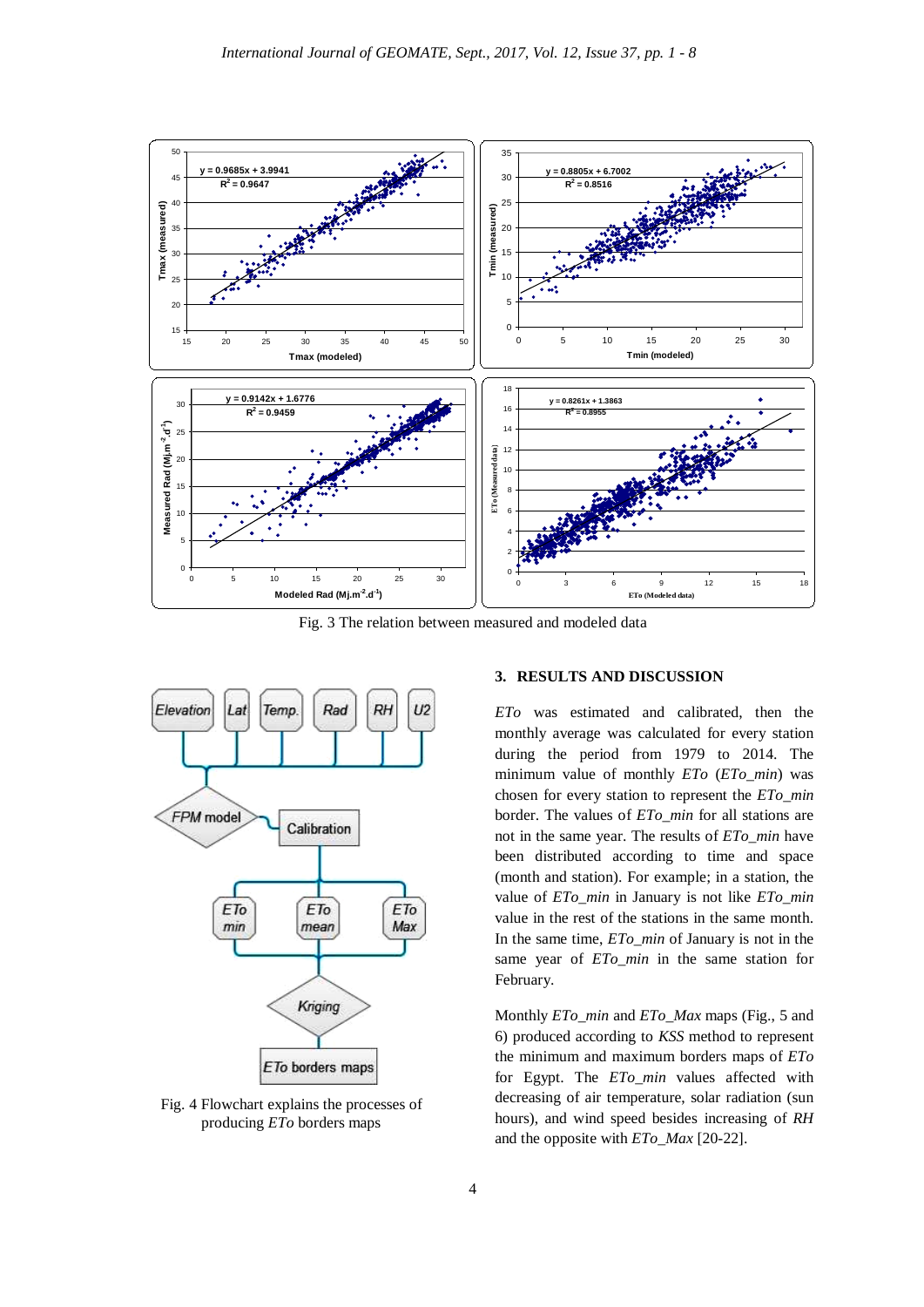The minimum border varied from 1.6 *mm/day* to about 11 *mm/day* according to location and time, while the maximum border varied from 3.6 *mm/day* to 13.2 *mm/day* according to location and time. The results are compatible with [4 and 13] where they calculated the *ETo* for deferent regions inside Egypt using *FPM* and Hargreaves methods. There was overestimation for results of *ETo* based on Hargreaves than *FPM* method but after calibration with FPM, results will be close to  $+0.5$ mm/day. Results of *FPM* method are acceptable for most regions in the world because of it depend on multi-weather parameters, which cover all climate types.



Fig. 5 The monthly *ETo\_min* borders maps of Egypt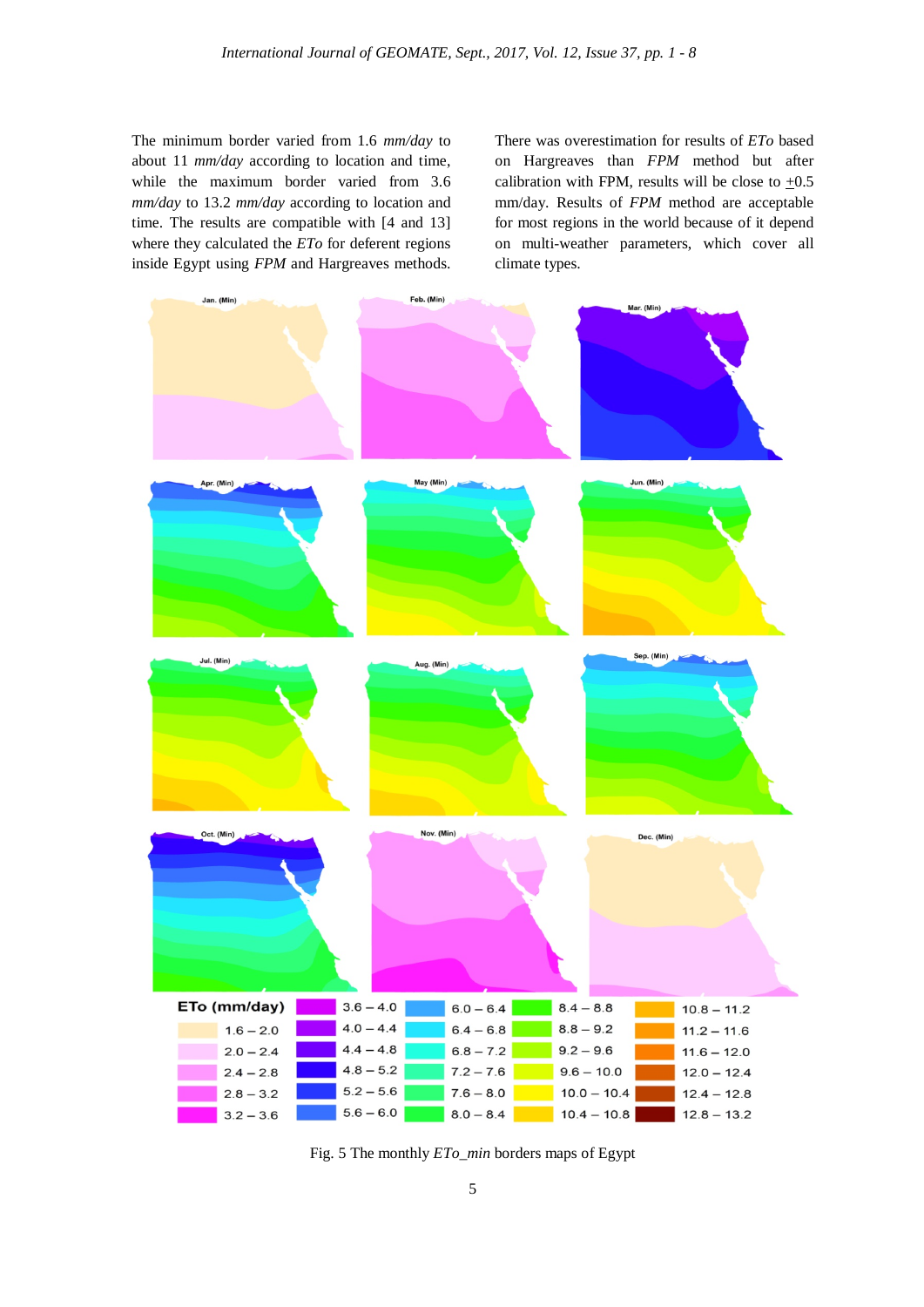

Fig. 6 The monthly *ETo\_Max* borders maps of Egypt

Monthly *ETo\_mean* maps (Fig., 7) produced according to *KSS* method to represent the average *ETo* maps of Egypt. The *ETo\_mean* maps are recommended for normal cases but upper (*ETo\_Max*) and lower (*ETo\_min*) borders recommended in the hottest and coldest years respectively. In the southern part of Egypt, the *ETo* is always higher than northern part, where the air temperature and radiation are higher than the northern part. On the other hand, the *RH* is lower than the northern part.

The relation between modeled and predicted data through kriging was good where the average of  $R^2$ was high as 0.87 and the average of standard error between measured and predicted was 0.09.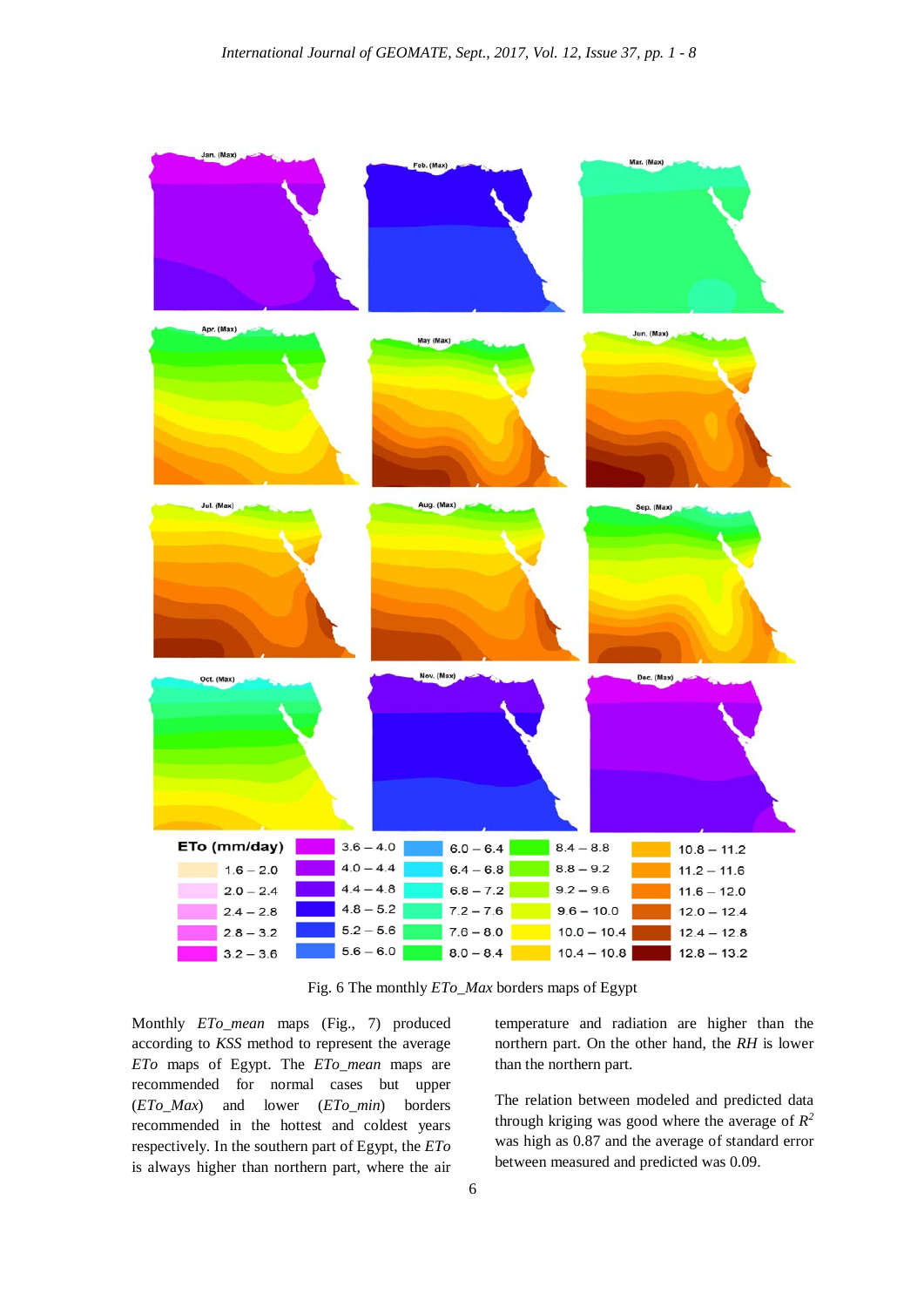

Fig. 7 The monthly *ETo\_mean* maps of Egypt

## **4. CONCLUSION**

Based on *ETo* maps of Egypt, the northern part is better than the southern part in terms of water consumption, where the northern part did not exceed 10 *mm/day* but the southern part exceed 13 *mm/day*. We recommend that the northern part is better for expanding the agricultural land as a first priority. Modeled data is very useful in case lack of data but validation and calibration are necessary. *KSS* is a powerful method to represent gradient environmental parameters and nature phenomena.

### **5. ACKNOWLEDGEMENTS**

I would like to thank the National Centers for Environmental Prediction (NCEP), Climate Forecast System Reanalysis (CFSR) for data availability. This research has been funded by the World Bank, funded project P130801-TF12960, "Regional coordination on improved water resources management and capacity building program".